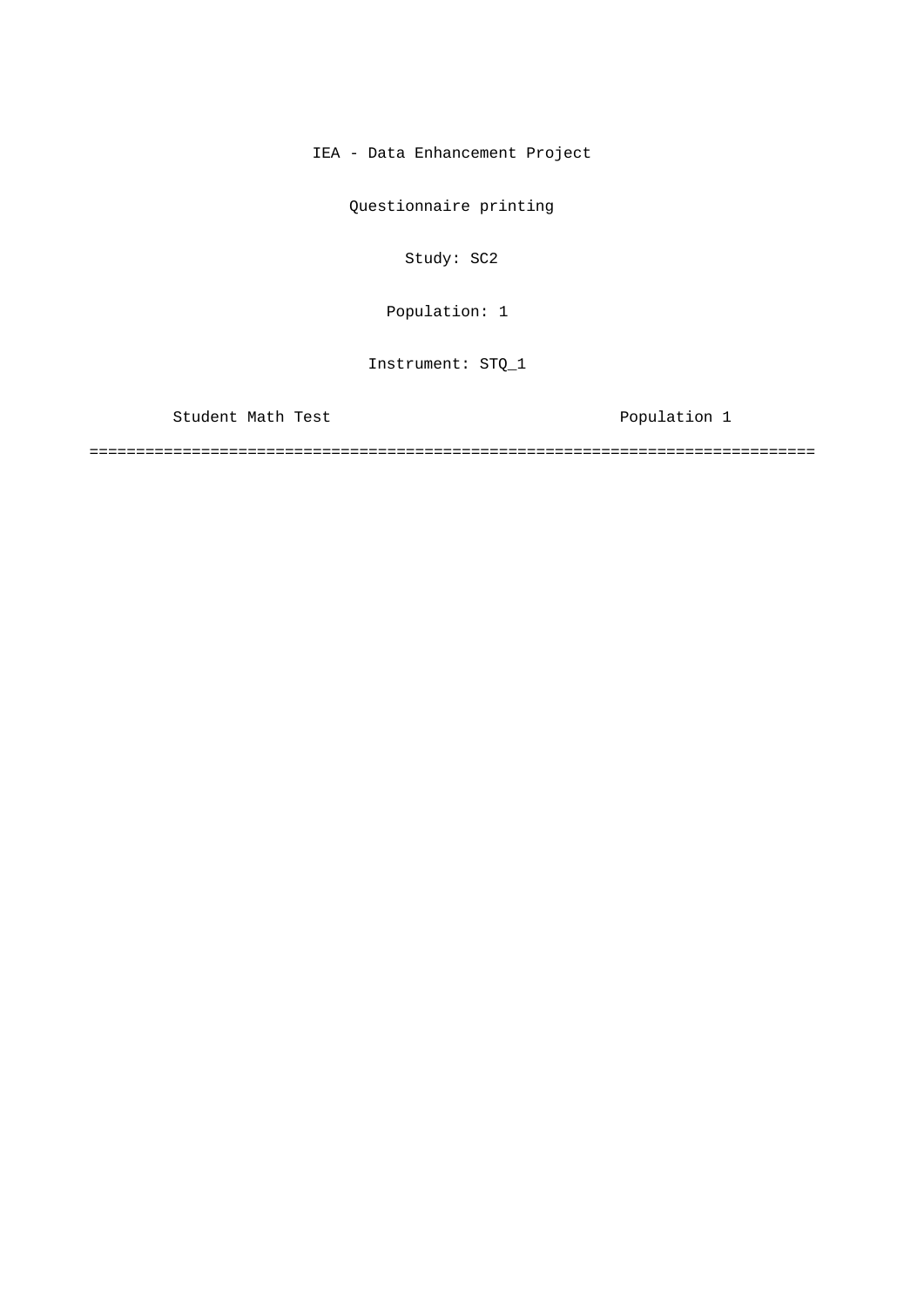<span id="page-1-0"></span>

| $\mathbf 1$ |                  | $600 + 30 + 5$ equals     |                                                           |
|-------------|------------------|---------------------------|-----------------------------------------------------------|
|             | Α                | 608                       |                                                           |
|             | B                | 635                       |                                                           |
|             | $\mathsf C$      | 653                       |                                                           |
|             | D                | 680                       |                                                           |
|             | Ε                | 950                       |                                                           |
|             |                  |                           |                                                           |
| P1Q01       |                  |                           |                                                           |
|             |                  |                           | ----------                                                |
| $\sqrt{2}$  | 1.27             |                           |                                                           |
|             | 2.91             |                           |                                                           |
|             | 3.06             |                           |                                                           |
|             | $+8.22$          |                           |                                                           |
|             | $---$            |                           |                                                           |
|             |                  | The answer to this sum is |                                                           |
|             |                  |                           |                                                           |
|             | Α                | 14.36                     |                                                           |
|             | B<br>$\mathbf C$ | 14.46<br>15.46            |                                                           |
|             | D                | 27.16                     |                                                           |
|             | Е                | 54.06                     |                                                           |
|             |                  |                           |                                                           |
| P1Q02       |                  |                           |                                                           |
|             |                  |                           | <u> 22222222</u>                                          |
|             |                  |                           |                                                           |
| 3           |                  | One more than 99 999 is   |                                                           |
|             | Α                | 100 000                   |                                                           |
|             | B                | 100 001                   |                                                           |
|             | $\mathsf{C}$     | 999 910                   |                                                           |
|             | $\mathbb D$<br>Е | 999 991<br>1 000 000      |                                                           |
|             |                  |                           |                                                           |
|             |                  |                           |                                                           |
| P1003       |                  |                           |                                                           |
|             |                  |                           |                                                           |
| 4           |                  |                           | Which one of the following additions does *not* equal 13? |
|             | Α                | $6 + 7$                   |                                                           |
|             | B                | $5 + 8$                   |                                                           |
|             | $\mathsf C$      | $7 + 8$                   |                                                           |
|             | $\mathbb D$      | $4 + 9$                   |                                                           |
|             | Ε                | $3 + 10$                  |                                                           |
|             |                  |                           |                                                           |
| P1Q04       |                  |                           |                                                           |
|             |                  |                           |                                                           |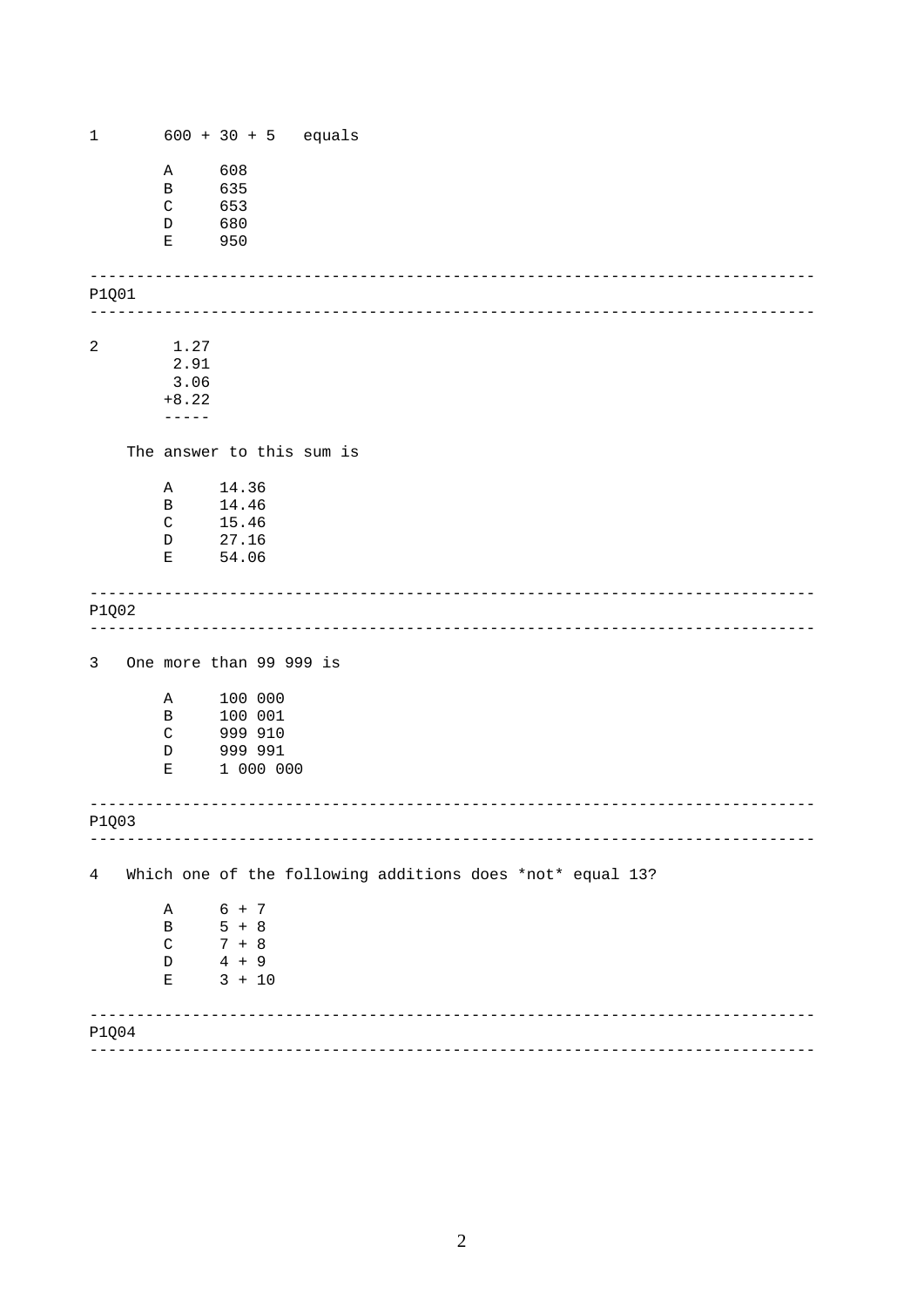<span id="page-2-0"></span>

| 5     | has Judy now?                              | Judy had 13 books. She gave 6 books to Joseph. How many books |
|-------|--------------------------------------------|---------------------------------------------------------------|
|       | Α<br>B<br>$\mathsf{C}$<br>D<br>Е           | 0<br>$\mathsf 3$<br>$\epsilon$<br>7<br>19                     |
|       |                                            |                                                               |
| P1Q05 |                                            |                                                               |
| 6     | 95<br>$-72$<br>$- -$                       |                                                               |
|       |                                            | Which one of the following is the answer?                     |
|       | Α<br>B<br>$\mathsf{C}$<br>D<br>Е           | 23<br>25<br>27<br>32<br>33                                    |
| P1Q06 |                                            |                                                               |
| 7     |                                            | Which of the following is the closest estimate for 29 x 32?   |
|       | Α<br>B<br>$\mathsf{C}$<br>$\mathbb D$<br>Е | 600<br>700<br>900<br>1100<br>1300                             |
| P1Q07 |                                            |                                                               |
| 8     | The value of                               | 2<br>3<br>$2 \times$<br>$3$ is                                |
|       | Α<br>B<br>$\mathsf{C}$<br>$\mathbb D$<br>Ε | 30<br>36<br>64<br>72<br>none of these                         |
| P1Q08 |                                            |                                                               |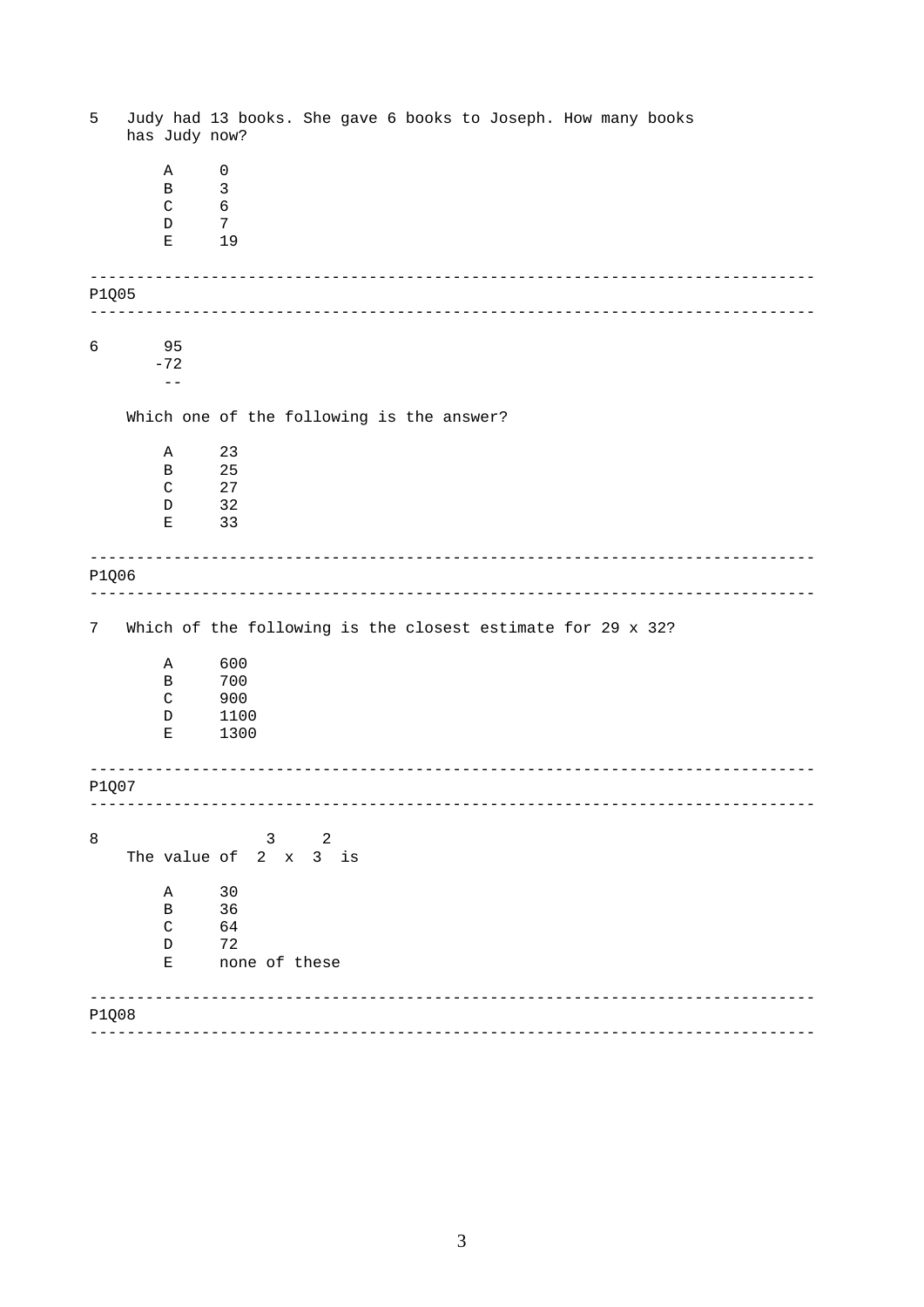<span id="page-3-0"></span>

| 9     |                   |                 |       |                                              |                                           |  | Which one of the following is correct?             |
|-------|-------------------|-----------------|-------|----------------------------------------------|-------------------------------------------|--|----------------------------------------------------|
|       | Α                 |                 |       |                                              | $78$ ö $6 = 12$                           |  |                                                    |
|       | B                 |                 |       |                                              | $78$ $\ddot{o}$ 6 = 13                    |  |                                                    |
|       | $\mathsf{C}$<br>D |                 |       |                                              | $78$ ö $6 = 14$<br>$78$ $\ddot{o}$ 6 = 15 |  |                                                    |
|       | Ε                 |                 |       |                                              | $78$ $\ddot{o}$ 6 = 16                    |  |                                                    |
| P1Q09 |                   |                 |       |                                              |                                           |  |                                                    |
|       |                   |                 |       |                                              |                                           |  |                                                    |
| 10    |                   |                 |       |                                              |                                           |  | Which one of the following is correct?             |
|       | Α                 |                 |       | $64$ $\ddot{o}$ $9 = 8$                      |                                           |  |                                                    |
|       | B<br>$\mathsf{C}$ |                 |       | $0 \t{5} \t{7} = 7$<br>$12$ $\ddot{o}$ 6 = 6 |                                           |  |                                                    |
|       | D                 |                 |       | $81 \t{0} \t{9} = 8$                         |                                           |  |                                                    |
|       | Е                 |                 |       | $48 \t{o} 6 = 8$                             |                                           |  |                                                    |
| P1Q10 |                   |                 |       |                                              |                                           |  | _______________________                            |
|       |                   |                 |       |                                              |                                           |  |                                                    |
| 11    |                   |                 |       |                                              | 52.01 ö 7 is equal to                     |  |                                                    |
|       | Α                 |                 | 7.04  |                                              |                                           |  |                                                    |
|       | В                 | 7.33<br>7.40    |       |                                              |                                           |  |                                                    |
|       | C<br>D            | 7.43            |       |                                              |                                           |  |                                                    |
|       | Е                 |                 | 7.50  |                                              |                                           |  |                                                    |
| P1Q11 |                   |                 |       |                                              |                                           |  |                                                    |
|       |                   |                 |       |                                              |                                           |  |                                                    |
| 12    |                   |                 |       |                                              |                                           |  |                                                    |
|       |                   | $0.004$   24.56 |       |                                              |                                           |  |                                                    |
|       |                   |                 |       |                                              |                                           |  | In the division shown above, the correct answer is |
|       | Α                 |                 | 0.614 |                                              |                                           |  |                                                    |
|       | $\, {\bf B}$      |                 | 6.14  |                                              |                                           |  |                                                    |
| r     | C                 |                 | 61.4  |                                              |                                           |  |                                                    |
|       | $\mathbb D$       |                 | 614   |                                              |                                           |  |                                                    |
|       | Ε                 |                 | 6140  |                                              |                                           |  |                                                    |
| P1Q12 |                   |                 |       |                                              |                                           |  |                                                    |
|       |                   |                 |       |                                              |                                           |  |                                                    |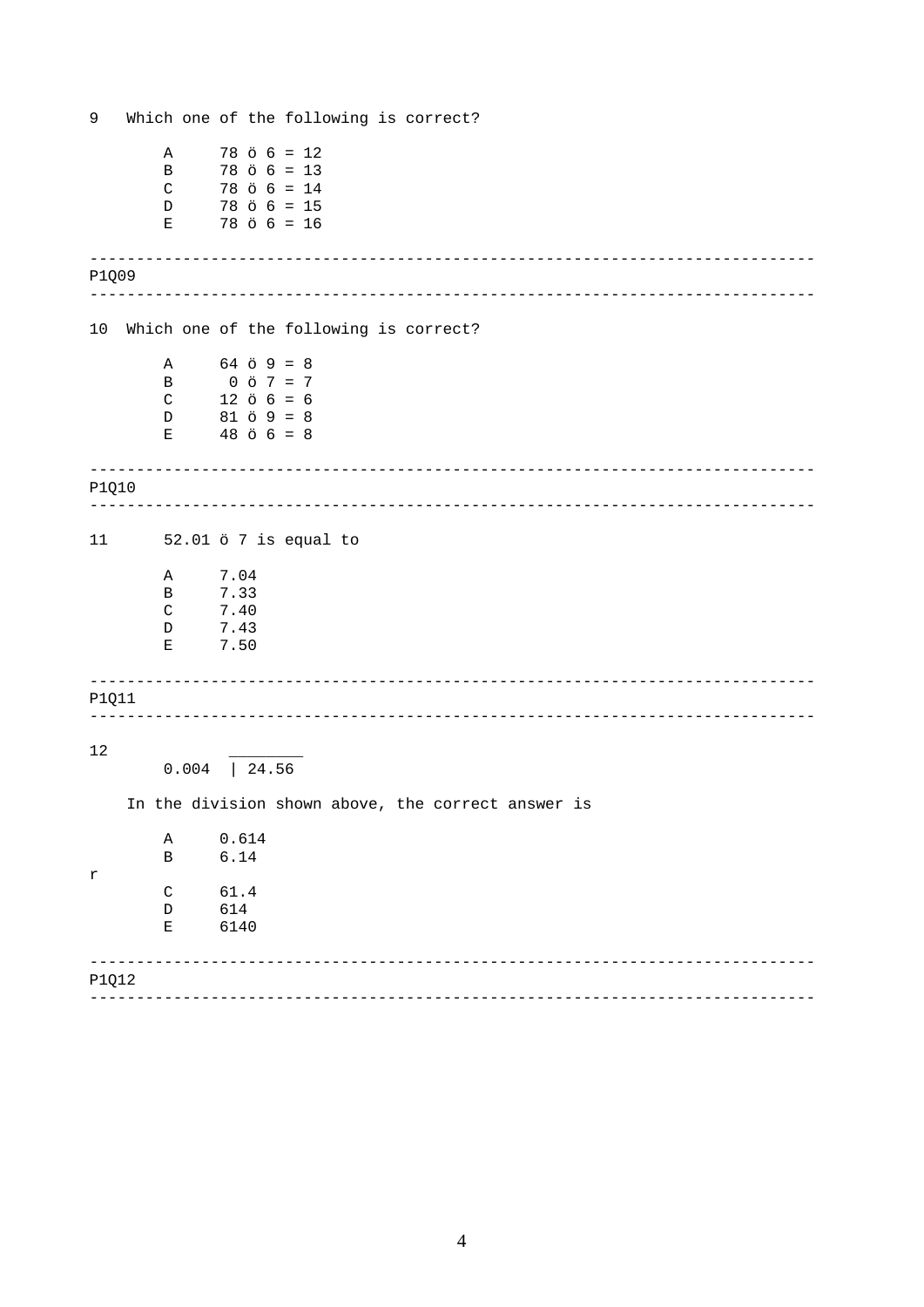| 13    |              | Jane has 48 sweets. She keeps half of them for herself and divides<br>the rest equally among her three friends, Karen, Judith and Helen.<br>How many sweets does Helen get? |
|-------|--------------|-----------------------------------------------------------------------------------------------------------------------------------------------------------------------------|
|       | Α            | 16                                                                                                                                                                          |
|       | B            | 12                                                                                                                                                                          |
|       | $\mathsf{C}$ | 8                                                                                                                                                                           |
|       | D<br>Е       | 6<br>4                                                                                                                                                                      |
|       |              |                                                                                                                                                                             |
| P1Q13 |              |                                                                                                                                                                             |
|       |              |                                                                                                                                                                             |
| 14    |              | $(22 \times 18) - (47 + 59)$ is equal to                                                                                                                                    |
|       | Α            | 290                                                                                                                                                                         |
|       | В            | 300                                                                                                                                                                         |
|       | C            | 384                                                                                                                                                                         |
|       | D            | 408<br>502                                                                                                                                                                  |
|       | Е            |                                                                                                                                                                             |
|       |              |                                                                                                                                                                             |
| P1Q14 |              |                                                                                                                                                                             |
| 15    | Α            | If a snail takes 3 minutes to travel 90 centimetres, how many<br>centimetres can it travel in one minute?<br>3                                                              |
|       | Β            | 30                                                                                                                                                                          |
|       | $\mathsf{C}$ | 87                                                                                                                                                                          |
|       | D            | 93                                                                                                                                                                          |
|       | Е            | 270                                                                                                                                                                         |
|       |              |                                                                                                                                                                             |
| P1Q15 |              |                                                                                                                                                                             |
|       |              |                                                                                                                                                                             |
|       |              | 16 How many seven-man teams can you make out of 7 nine-man teams?                                                                                                           |
|       | A            | 7                                                                                                                                                                           |
|       | $\, {\bf B}$ | $\,8\,$                                                                                                                                                                     |
|       | $\mathsf C$  | $\mathsf 9$                                                                                                                                                                 |
|       | $\mathbb D$  | 16                                                                                                                                                                          |
|       | $\mathbf E$  | 63                                                                                                                                                                          |
|       |              |                                                                                                                                                                             |
| P1Q16 |              |                                                                                                                                                                             |
|       |              |                                                                                                                                                                             |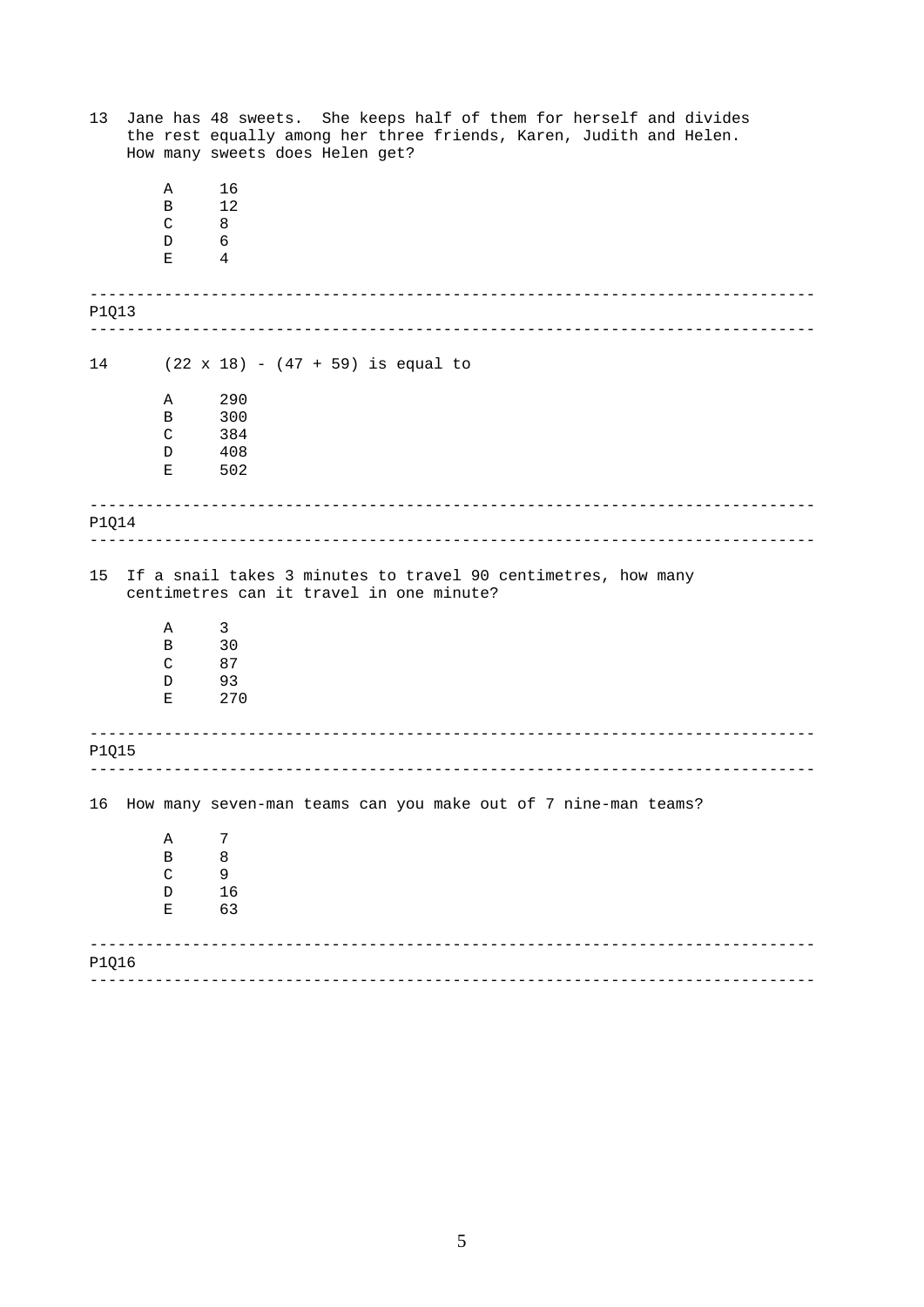<span id="page-5-0"></span>

In the figure the little squares are all the same size, and the area of the whole rectangle is equal to 1.

The area of the shaded part is equal to